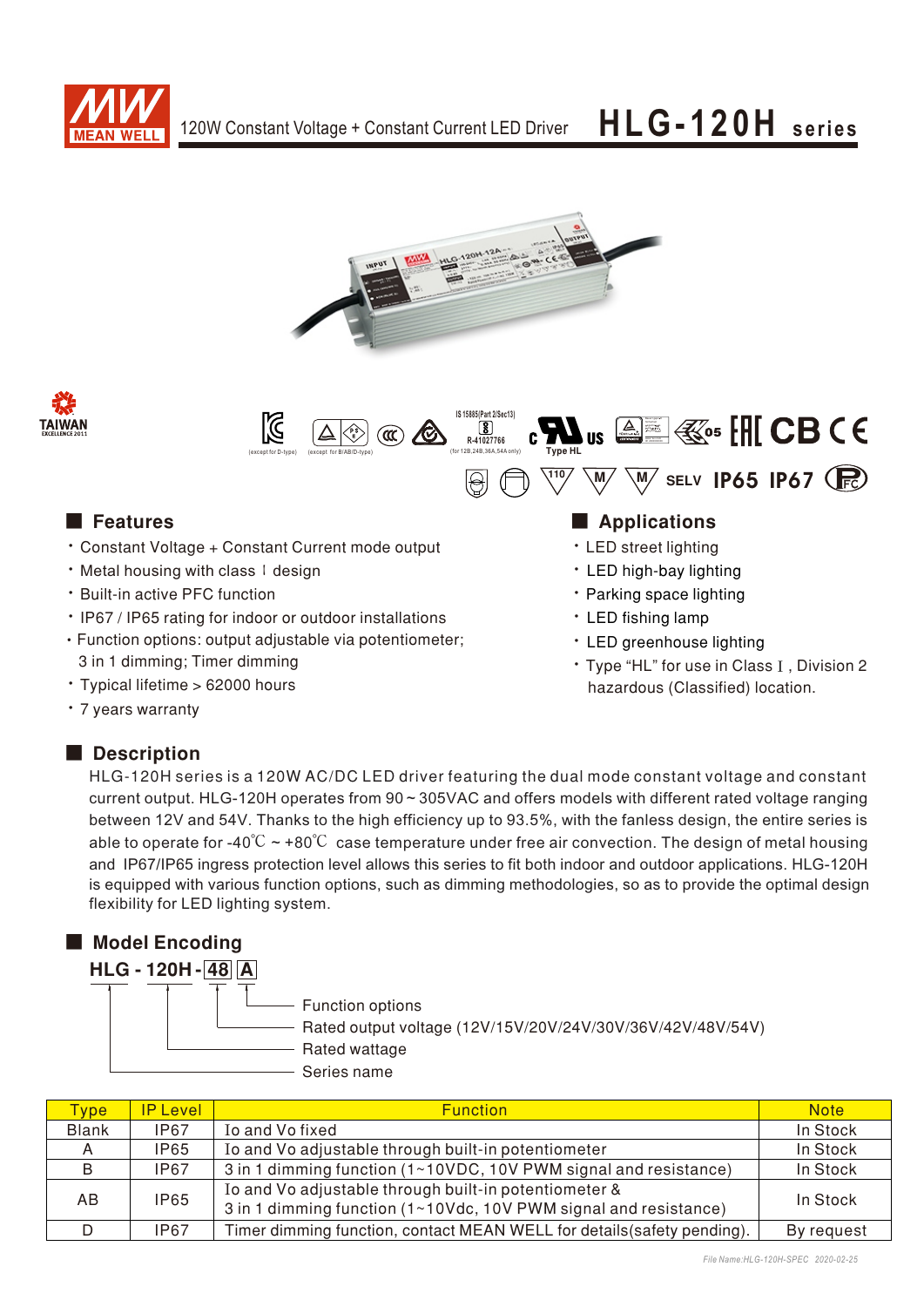

### **SPECIFICATION**

| <b>MODEL</b>        |                                                                                                                                                            | HLG-120H-12                                                                                                                                                                                                                                                                                                                                                                                                                              | HLG-120H-15                  | HLG-120H-20        | HLG-120H-24                                                                         | HLG-120H-30 | HLG-120H-36              | HLG-120H-42  | HLG-120H-48  | HLG-120H-54                                                                                                                                  |  |
|---------------------|------------------------------------------------------------------------------------------------------------------------------------------------------------|------------------------------------------------------------------------------------------------------------------------------------------------------------------------------------------------------------------------------------------------------------------------------------------------------------------------------------------------------------------------------------------------------------------------------------------|------------------------------|--------------------|-------------------------------------------------------------------------------------|-------------|--------------------------|--------------|--------------|----------------------------------------------------------------------------------------------------------------------------------------------|--|
|                     | <b>DC VOLTAGE</b>                                                                                                                                          | 12V                                                                                                                                                                                                                                                                                                                                                                                                                                      | 15V                          | <b>20V</b>         | <b>24V</b>                                                                          | 30V         | 36V                      | 42V          | 48V          | 54V                                                                                                                                          |  |
|                     | CONSTANT CURRENT REGION Note.4 6~12V                                                                                                                       |                                                                                                                                                                                                                                                                                                                                                                                                                                          | $7.5 - 15V$                  | $10 - 20V$         | $12 - 24V$                                                                          | $15 - 30V$  | $18 - 36V$               | $21 - 42V$   | $24 - 48V$   | $27 - 54V$                                                                                                                                   |  |
|                     | <b>RATED CURRENT</b>                                                                                                                                       | 10A                                                                                                                                                                                                                                                                                                                                                                                                                                      | 8A                           | 6A                 | 5A                                                                                  | 4A          | 3.4A                     | 2.9A         | 2.5A         | 2.3A                                                                                                                                         |  |
|                     | <b>RATED POWER</b>                                                                                                                                         | 120W                                                                                                                                                                                                                                                                                                                                                                                                                                     | <b>120W</b>                  | 120W               | 120W                                                                                | <b>120W</b> | 122.4W                   | 121.8W       | 120W         | 124.2W                                                                                                                                       |  |
|                     | RIPPLE & NOISE (max.) Note.2 150mVp-p                                                                                                                      |                                                                                                                                                                                                                                                                                                                                                                                                                                          | 150mVp-p                     | 150mVp-p           | 150mVp-p                                                                            | 200mVp-p    | 200mVp-p                 | 200mVp-p     | 200mVp-p     | 200mVp-p                                                                                                                                     |  |
|                     |                                                                                                                                                            |                                                                                                                                                                                                                                                                                                                                                                                                                                          |                              |                    | Adjustable for A/AB-Type only (via built-in potentiometer)                          |             |                          |              |              |                                                                                                                                              |  |
|                     | <b>VOLTAGE ADJ. RANGE</b>                                                                                                                                  | $10.8 \sim 13.5V$ 13.5 ~ 17V                                                                                                                                                                                                                                                                                                                                                                                                             |                              | $17 - 22V$         | $22 - 27V$                                                                          | $27 - 33V$  | $33 - 40V$               | $38 - 46V$   | $43 - 53V$   | $49 - 58V$                                                                                                                                   |  |
| <b>OUTPUT</b>       |                                                                                                                                                            |                                                                                                                                                                                                                                                                                                                                                                                                                                          |                              |                    | Adjustable for A/AB-Type only (via built-in potentiometer)                          |             |                          |              |              |                                                                                                                                              |  |
|                     | <b>CURRENT ADJ. RANGE</b><br><b>VOLTAGE TOLERANCE Note.3</b>                                                                                               | $5 - 10A$                                                                                                                                                                                                                                                                                                                                                                                                                                | $4 \sim 8A$                  | $3~$<br>6A         | $2.5 - 5A$                                                                          | $2 - 4A$    | $1.7 - 3.4A$             | $1.4 - 2.9A$ | $1.2 - 2.5A$ | $1.1 - 2.3A$                                                                                                                                 |  |
|                     |                                                                                                                                                            | $\pm 2.5\%$                                                                                                                                                                                                                                                                                                                                                                                                                              | ±2.0%                        | ±1.0%              | ±1.0%                                                                               | ±1.0%       | ±1.0%                    | ±1.0%        | ±1.0%        | ±1.0%                                                                                                                                        |  |
|                     | <b>LINE REGULATION</b>                                                                                                                                     | ±0.5%                                                                                                                                                                                                                                                                                                                                                                                                                                    | ±0.5%                        | ±0.5%              | ±0.5%                                                                               | ±0.5%       | ±0.5%                    | ±0.5%        | ±0.5%        | $\pm 0.5\%$                                                                                                                                  |  |
|                     | <b>LOAD REGULATION</b>                                                                                                                                     | ±2.0%                                                                                                                                                                                                                                                                                                                                                                                                                                    | ±1.5%                        | ±0.5%              | ±0.5%                                                                               | ±0.5%       | ±0.5%                    | ±0.5%        | $\pm 0.5\%$  | ±0.5%                                                                                                                                        |  |
|                     | <b>SETUP, RISE TIME</b>                                                                                                                                    | Note.6 1200ms, 50ms/115VAC                                                                                                                                                                                                                                                                                                                                                                                                               |                              | 500ms, 50ms/230VAC |                                                                                     |             |                          |              |              |                                                                                                                                              |  |
|                     | <b>HOLD UP TIME (Typ.)</b>                                                                                                                                 | 12ms / 115VAC, 230VAC                                                                                                                                                                                                                                                                                                                                                                                                                    |                              |                    |                                                                                     |             |                          |              |              |                                                                                                                                              |  |
|                     |                                                                                                                                                            | $90 \sim 305$ VAC                                                                                                                                                                                                                                                                                                                                                                                                                        | $127 - 431VDC$               |                    |                                                                                     |             |                          |              |              |                                                                                                                                              |  |
|                     | <b>VOLTAGE RANGE</b><br>Note.5                                                                                                                             |                                                                                                                                                                                                                                                                                                                                                                                                                                          |                              |                    |                                                                                     |             |                          |              |              |                                                                                                                                              |  |
|                     | <b>FREQUENCY RANGE</b>                                                                                                                                     | (Please refer to "STATIC CHARACTERISTIC" section)<br>$47 \sim 63$ Hz                                                                                                                                                                                                                                                                                                                                                                     |                              |                    |                                                                                     |             |                          |              |              |                                                                                                                                              |  |
|                     |                                                                                                                                                            |                                                                                                                                                                                                                                                                                                                                                                                                                                          |                              |                    | PF≧0.98/115VAC, PF≧0.95/230VAC, PF≧0.93/277VAC @ full load                          |             |                          |              |              |                                                                                                                                              |  |
|                     | <b>POWER FACTOR (Typ.)</b>                                                                                                                                 |                                                                                                                                                                                                                                                                                                                                                                                                                                          |                              |                    | (Please refer to "POWER FACTOR (PF) CHARACTERISTIC" section)                        |             |                          |              |              |                                                                                                                                              |  |
|                     |                                                                                                                                                            |                                                                                                                                                                                                                                                                                                                                                                                                                                          |                              |                    | THD<20% (@load≧50% / 115VAC,230VAC; @load≧75% / 277VAC)                             |             |                          |              |              |                                                                                                                                              |  |
|                     | <b>TOTAL HARMONIC DISTORTION</b>                                                                                                                           |                                                                                                                                                                                                                                                                                                                                                                                                                                          |                              |                    | (Please refer to "TOTAL HARMONIC DISTORTION (THD)" section)                         |             |                          |              |              |                                                                                                                                              |  |
| <b>INPUT</b>        | <b>EFFICIENCY (Typ.)</b>                                                                                                                                   | 92%                                                                                                                                                                                                                                                                                                                                                                                                                                      | 92%                          | 93%                | 93%                                                                                 | 93%         | 93%                      | 93%          | 93.5%        | 93.5%                                                                                                                                        |  |
|                     | <b>AC CURRENT (Typ.)</b>                                                                                                                                   | 1.4A / 115VAC                                                                                                                                                                                                                                                                                                                                                                                                                            | 0.6A / 230VAC                |                    | 0.55A/277VAC                                                                        |             |                          |              |              |                                                                                                                                              |  |
|                     | <b>INRUSH CURRENT (Typ.)</b>                                                                                                                               |                                                                                                                                                                                                                                                                                                                                                                                                                                          |                              |                    | COLD START 60A(twidth=375µs measured at 50% lpeak) at 230VAC; Per NEMA 410          |             |                          |              |              |                                                                                                                                              |  |
|                     | MAX. No. of PSUs on 16A                                                                                                                                    |                                                                                                                                                                                                                                                                                                                                                                                                                                          |                              |                    |                                                                                     |             |                          |              |              |                                                                                                                                              |  |
|                     | <b>CIRCUIT BREAKER</b>                                                                                                                                     |                                                                                                                                                                                                                                                                                                                                                                                                                                          |                              |                    | 5 units (circuit breaker of type B) / 9 units (circuit breaker of type C) at 230VAC |             |                          |              |              |                                                                                                                                              |  |
|                     | <b>LEAKAGE CURRENT</b>                                                                                                                                     |                                                                                                                                                                                                                                                                                                                                                                                                                                          | <0.75mA/277VAC               |                    |                                                                                     |             |                          |              |              |                                                                                                                                              |  |
|                     |                                                                                                                                                            | $95 - 108%$                                                                                                                                                                                                                                                                                                                                                                                                                              |                              |                    |                                                                                     |             |                          |              |              |                                                                                                                                              |  |
|                     | <b>OVER CURRENT</b>                                                                                                                                        | Constant current limiting, recovers automatically after fault condition is removed                                                                                                                                                                                                                                                                                                                                                       |                              |                    |                                                                                     |             |                          |              |              |                                                                                                                                              |  |
|                     | <b>SHORT CIRCUIT</b>                                                                                                                                       | Constant current limiting, recovers automatically after fault condition is removed                                                                                                                                                                                                                                                                                                                                                       |                              |                    |                                                                                     |             |                          |              |              |                                                                                                                                              |  |
| <b>PROTECTION</b>   |                                                                                                                                                            | $14 - 17V$                                                                                                                                                                                                                                                                                                                                                                                                                               | $18 - 21V$                   | $23 - 27V$         | $28 - 34V$                                                                          | $34 - 38V$  | $41 - 46V$               | $47 - 53V$   | $54 - 63V$   | $59 - 65V$                                                                                                                                   |  |
|                     | <b>OVER VOLTAGE</b>                                                                                                                                        |                                                                                                                                                                                                                                                                                                                                                                                                                                          |                              |                    | Shut down o/p voltage with auto-recovery or re-power on to recovery                 |             |                          |              |              |                                                                                                                                              |  |
|                     | <b>OVER TEMPERATURE</b>                                                                                                                                    |                                                                                                                                                                                                                                                                                                                                                                                                                                          |                              |                    | Shut down o/p voltage, recovers automatically after temperature goes down           |             |                          |              |              |                                                                                                                                              |  |
|                     | <b>WORKING TEMP.</b>                                                                                                                                       |                                                                                                                                                                                                                                                                                                                                                                                                                                          |                              |                    | Tcase=-40 ~ +80°C (Please refer to "OUTPUT LOAD vs TEMPERATURE" section)            |             |                          |              |              |                                                                                                                                              |  |
|                     | <b>MAX. CASE TEMP.</b>                                                                                                                                     | Tcase= $+80^{\circ}C$                                                                                                                                                                                                                                                                                                                                                                                                                    |                              |                    |                                                                                     |             |                          |              |              |                                                                                                                                              |  |
|                     | <b>WORKING HUMIDITY</b>                                                                                                                                    | $20 \sim 95\%$ RH non-condensing                                                                                                                                                                                                                                                                                                                                                                                                         |                              |                    |                                                                                     |             |                          |              |              |                                                                                                                                              |  |
| <b>ENVIRONMENT</b>  | <b>STORAGE TEMP., HUMIDITY</b>                                                                                                                             | $-40 - 80^{\circ}$ C, 10 ~ 95% RH                                                                                                                                                                                                                                                                                                                                                                                                        |                              |                    |                                                                                     |             |                          |              |              |                                                                                                                                              |  |
|                     | TEMP. COEFFICIENT                                                                                                                                          | ±0.03% $\degree$ C (0 ~ 60 $\degree$ C)                                                                                                                                                                                                                                                                                                                                                                                                  |                              |                    |                                                                                     |             |                          |              |              |                                                                                                                                              |  |
|                     | <b>VIBRATION</b>                                                                                                                                           |                                                                                                                                                                                                                                                                                                                                                                                                                                          |                              |                    |                                                                                     |             |                          |              |              |                                                                                                                                              |  |
|                     |                                                                                                                                                            | 10 $\sim$ 500Hz, 5G 12min./1 cycle, period for 72min. each along X, Y, Z axes<br>UL8750(type"HL"), CSA C22.2 No. 250.0-08, EN/AS/NZS 61347-1, EN/AS/NZS 61347-2-13 independent; GB19510.1, GB19510.14,                                                                                                                                                                                                                                   |                              |                    |                                                                                     |             |                          |              |              |                                                                                                                                              |  |
|                     | SAFETY STANDARDS Note.8                                                                                                                                    | IP65 or IP67, J61347-1, J61347-2-13(except for B,AB and D-type),BIS IS15885(for 12B,24B,36A,54A only), EAC TP TC 004,                                                                                                                                                                                                                                                                                                                    |                              |                    |                                                                                     |             |                          |              |              |                                                                                                                                              |  |
|                     |                                                                                                                                                            | KC61347-1,KC61347-2-13(except for D-type) approved ; Design refer to UL60950-1, TUV EN60950-1                                                                                                                                                                                                                                                                                                                                            |                              |                    |                                                                                     |             |                          |              |              |                                                                                                                                              |  |
| <b>SAFETY &amp;</b> | <b>WITHSTAND VOLTAGE</b>                                                                                                                                   |                                                                                                                                                                                                                                                                                                                                                                                                                                          |                              |                    | I/P-O/P:3.75KVAC I/P-FG:2KVAC O/P-FG:1.5KVAC                                        |             |                          |              |              |                                                                                                                                              |  |
| EMC                 | <b>ISOLATION RESISTANCE</b>                                                                                                                                |                                                                                                                                                                                                                                                                                                                                                                                                                                          |                              |                    | I/P-O/P, I/P-FG, O/P-FG:100M Ohms / 500VDC / 25℃/70% RH                             |             |                          |              |              |                                                                                                                                              |  |
|                     | <b>EMC EMISSION</b>                                                                                                                                        |                                                                                                                                                                                                                                                                                                                                                                                                                                          |                              |                    |                                                                                     |             |                          |              |              | Note.8 Compliance to EN55015, EN55032 Class B, EN61000-3-2 Class C (@ load≧50%) ; EN61000-3-3,GB17743 and GB17625.1, EAC TP TC 020           |  |
|                     | <b>EMC IMMUNITY</b>                                                                                                                                        |                                                                                                                                                                                                                                                                                                                                                                                                                                          |                              |                    |                                                                                     |             |                          |              |              | Compliance to EN61000-4-2,3,4,5,6,8,11, EN61547, EN55024, light industry level (surge immunity Line-Earth 4KV, Line-Line 2KV), EAC TP TC 020 |  |
| <b>OTHERS</b>       | <b>MTBF</b>                                                                                                                                                | 220*68*38.8mm (L*W*H)                                                                                                                                                                                                                                                                                                                                                                                                                    |                              |                    | 559.5K hrs min. Telcordia SR-332 (Bellcore); 167.1Khrs min.                         |             | MIL-HDBK-217F (25 $°C$ ) |              |              |                                                                                                                                              |  |
|                     | <b>DIMENSION</b>                                                                                                                                           |                                                                                                                                                                                                                                                                                                                                                                                                                                          | 1.12Kg; 12pcs/14.4Kg/0.8CUFT |                    |                                                                                     |             |                          |              |              |                                                                                                                                              |  |
|                     | <b>PACKING</b><br>1. All parameters NOT specially mentioned are measured at 230VAC input, rated current and 25°C of ambient temperature.                   |                                                                                                                                                                                                                                                                                                                                                                                                                                          |                              |                    |                                                                                     |             |                          |              |              |                                                                                                                                              |  |
| <b>NOTE</b>         | 2. Ripple & noise are measured at 20MHz of bandwidth by using a 12" twisted pair-wire terminated with a 0.1uf & 47uf parallel capacitor.                   |                                                                                                                                                                                                                                                                                                                                                                                                                                          |                              |                    |                                                                                     |             |                          |              |              |                                                                                                                                              |  |
|                     | 3. Tolerance: includes set up tolerance, line regulation and load regulation.                                                                              |                                                                                                                                                                                                                                                                                                                                                                                                                                          |                              |                    |                                                                                     |             |                          |              |              |                                                                                                                                              |  |
|                     | 4. Please refer to "DRIVING METHODS OF LED MODULE".                                                                                                        |                                                                                                                                                                                                                                                                                                                                                                                                                                          |                              |                    |                                                                                     |             |                          |              |              |                                                                                                                                              |  |
|                     | 5. De-rating may be needed under low input voltages. Please refer to "STATIC CHARACTERISTIC" sections for details.                                         |                                                                                                                                                                                                                                                                                                                                                                                                                                          |                              |                    |                                                                                     |             |                          |              |              |                                                                                                                                              |  |
|                     | 6. Length of set up time is measured at first cold start. Turning ON/OFF the driver may lead to increase of the set up time.                               |                                                                                                                                                                                                                                                                                                                                                                                                                                          |                              |                    |                                                                                     |             |                          |              |              |                                                                                                                                              |  |
|                     |                                                                                                                                                            | 7. The driver is considered as a component that will be operated in combination with final equipment. Since EMC performance will be affected by the<br>complete installation, the final equipment manufacturers must re-qualify EMC Directive on the complete installation again.<br>8. To fulfill requirements of the latest ErP regulation for lighting fixtures, this LED driver can only be used behind a switch without permanently |                              |                    |                                                                                     |             |                          |              |              |                                                                                                                                              |  |
|                     |                                                                                                                                                            |                                                                                                                                                                                                                                                                                                                                                                                                                                          |                              |                    |                                                                                     |             |                          |              |              |                                                                                                                                              |  |
|                     | connected to the mains.                                                                                                                                    |                                                                                                                                                                                                                                                                                                                                                                                                                                          |                              |                    |                                                                                     |             |                          |              |              |                                                                                                                                              |  |
|                     | 9. This series meets the typical life expectancy of >62,000 hours of operation when Tcase, particularly (to point (or TMP, per DLC), is about 75℃ or less. |                                                                                                                                                                                                                                                                                                                                                                                                                                          |                              |                    |                                                                                     |             |                          |              |              |                                                                                                                                              |  |
|                     |                                                                                                                                                            | 10. Please refer to the warranty statement on MEAN WELL's website at http://www.meanwell.com<br>11. The ambient temperature derating of 3.5°C/1000m with fanless models and of 5°C/1000m with fan models for operating altitude higher than 2000m(6500ft).<br>12. For any application note and IP water proof function installation caution, please refer our user manual before using.                                                  |                              |                    |                                                                                     |             |                          |              |              |                                                                                                                                              |  |
|                     |                                                                                                                                                            |                                                                                                                                                                                                                                                                                                                                                                                                                                          |                              |                    |                                                                                     |             |                          |              |              |                                                                                                                                              |  |
|                     |                                                                                                                                                            |                                                                                                                                                                                                                                                                                                                                                                                                                                          |                              |                    |                                                                                     |             |                          |              |              |                                                                                                                                              |  |
|                     |                                                                                                                                                            | https://www.meanwell.com/Upload/PDF/LED EN.pdf                                                                                                                                                                                                                                                                                                                                                                                           |                              |                    |                                                                                     |             |                          |              |              |                                                                                                                                              |  |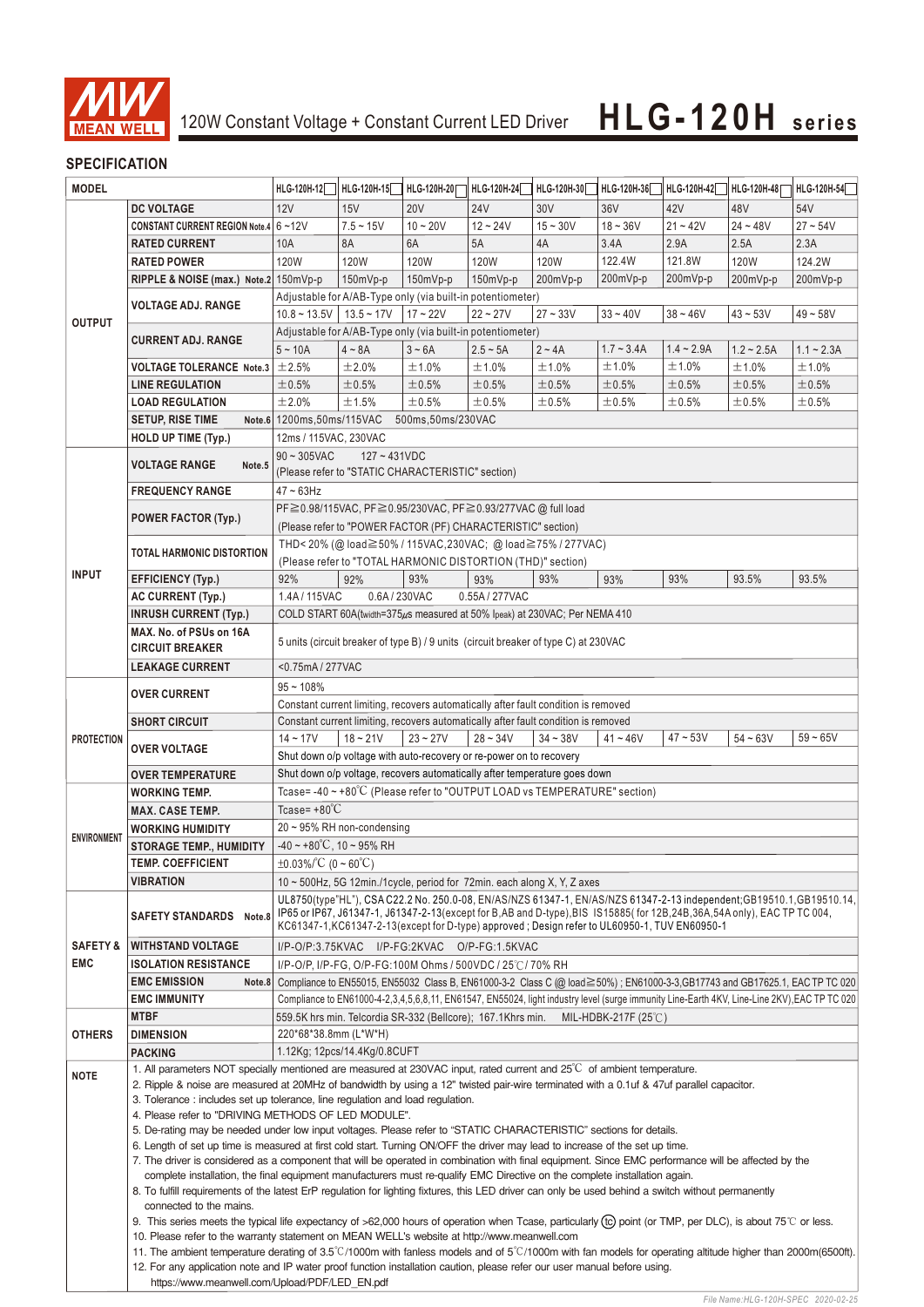

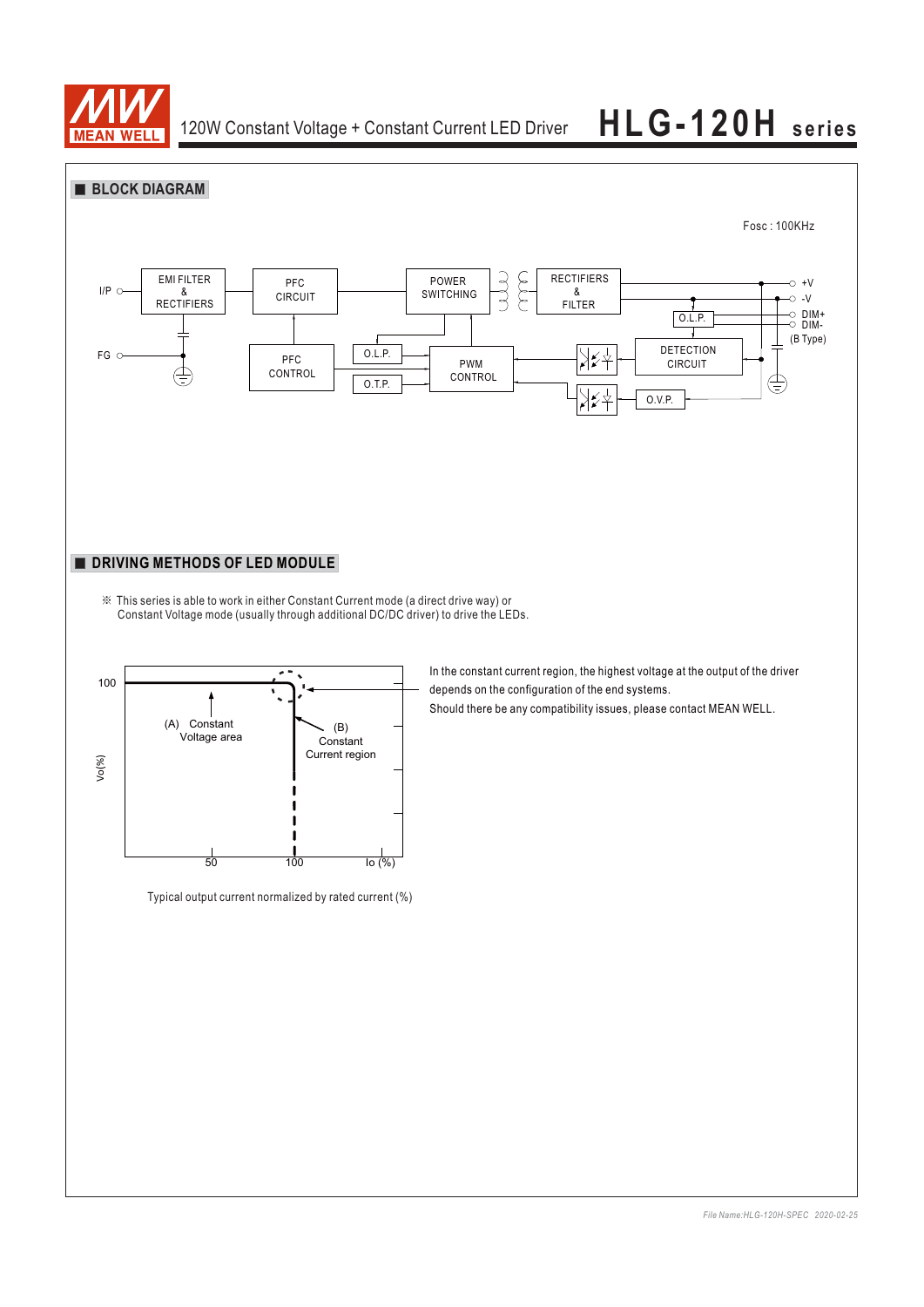

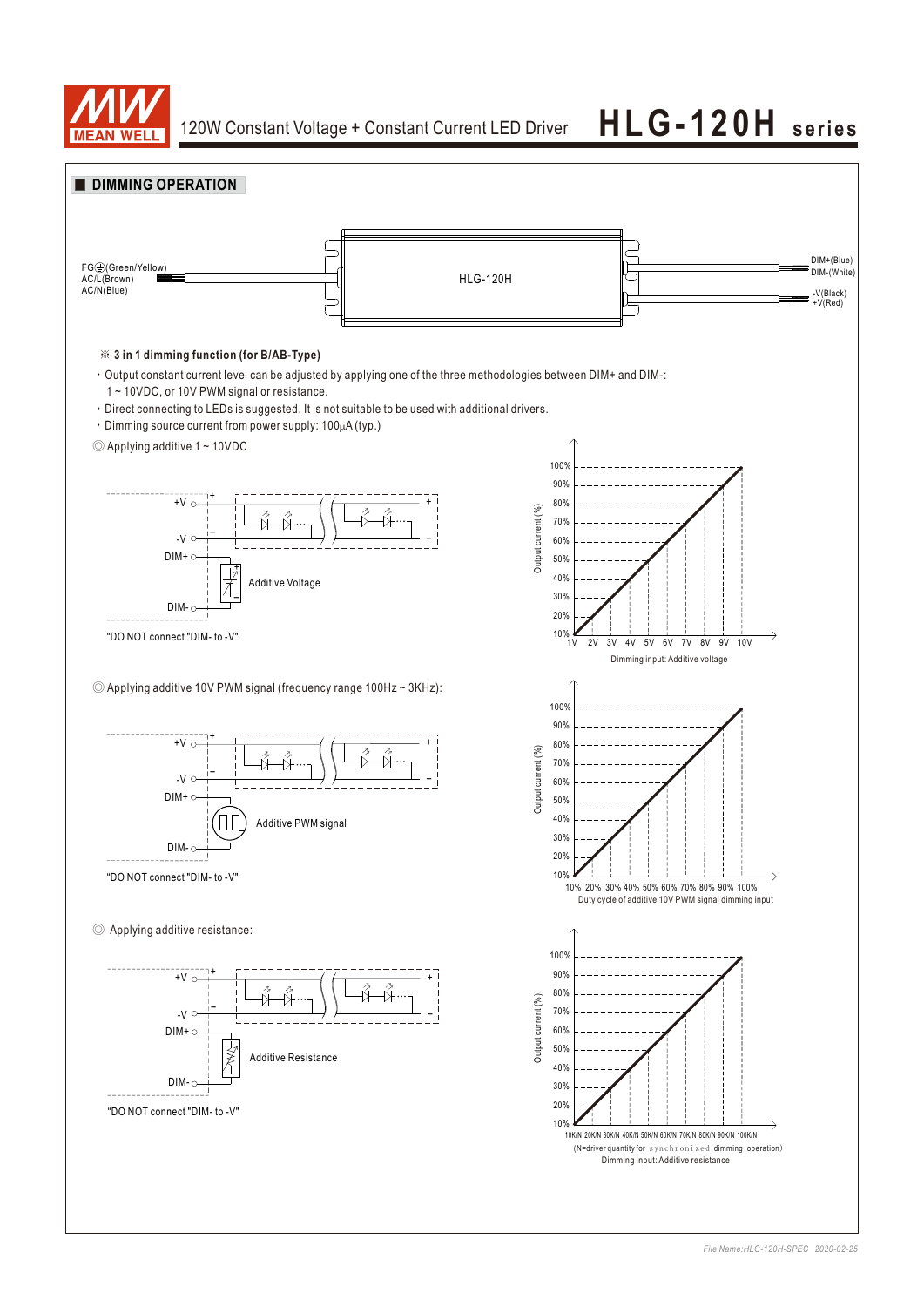

Note: In the case of turning the lighting fixture down to 0% brightness, please refer to the configuration as follow, or please contact MEAN WELL for other options.



Using a switch and relay can turn ON/OFF the lighting fixture.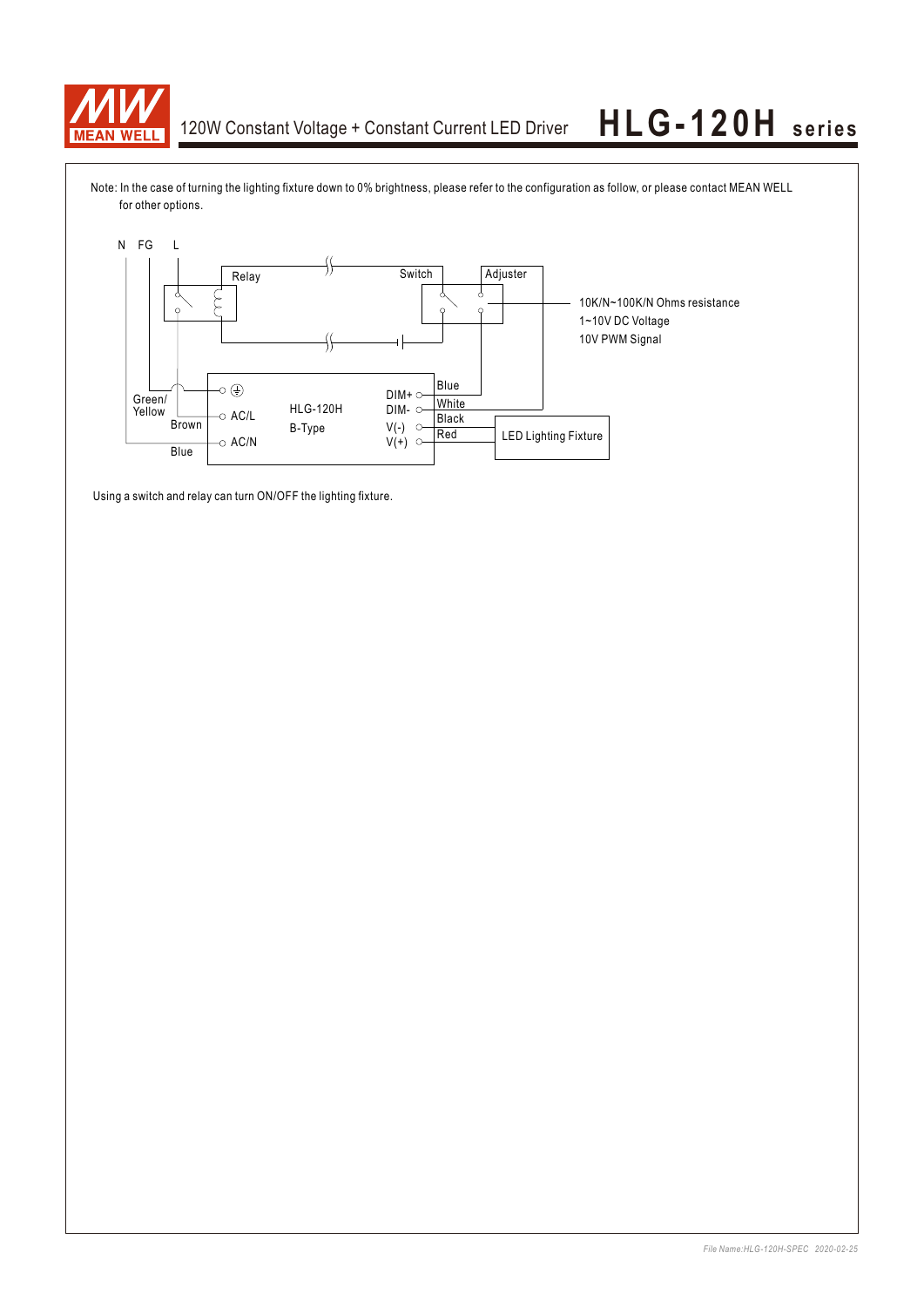

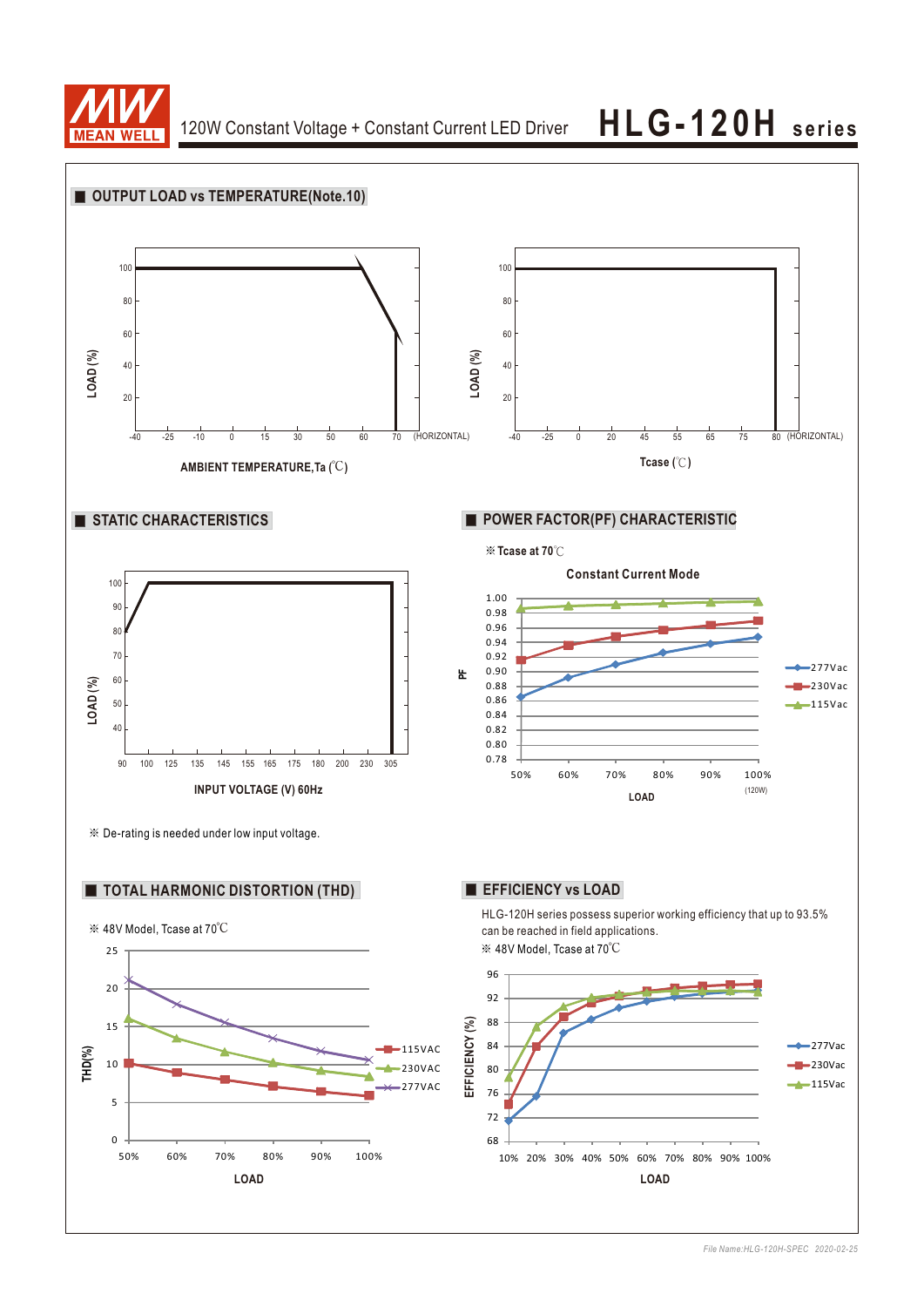

## **LIFE TIME**

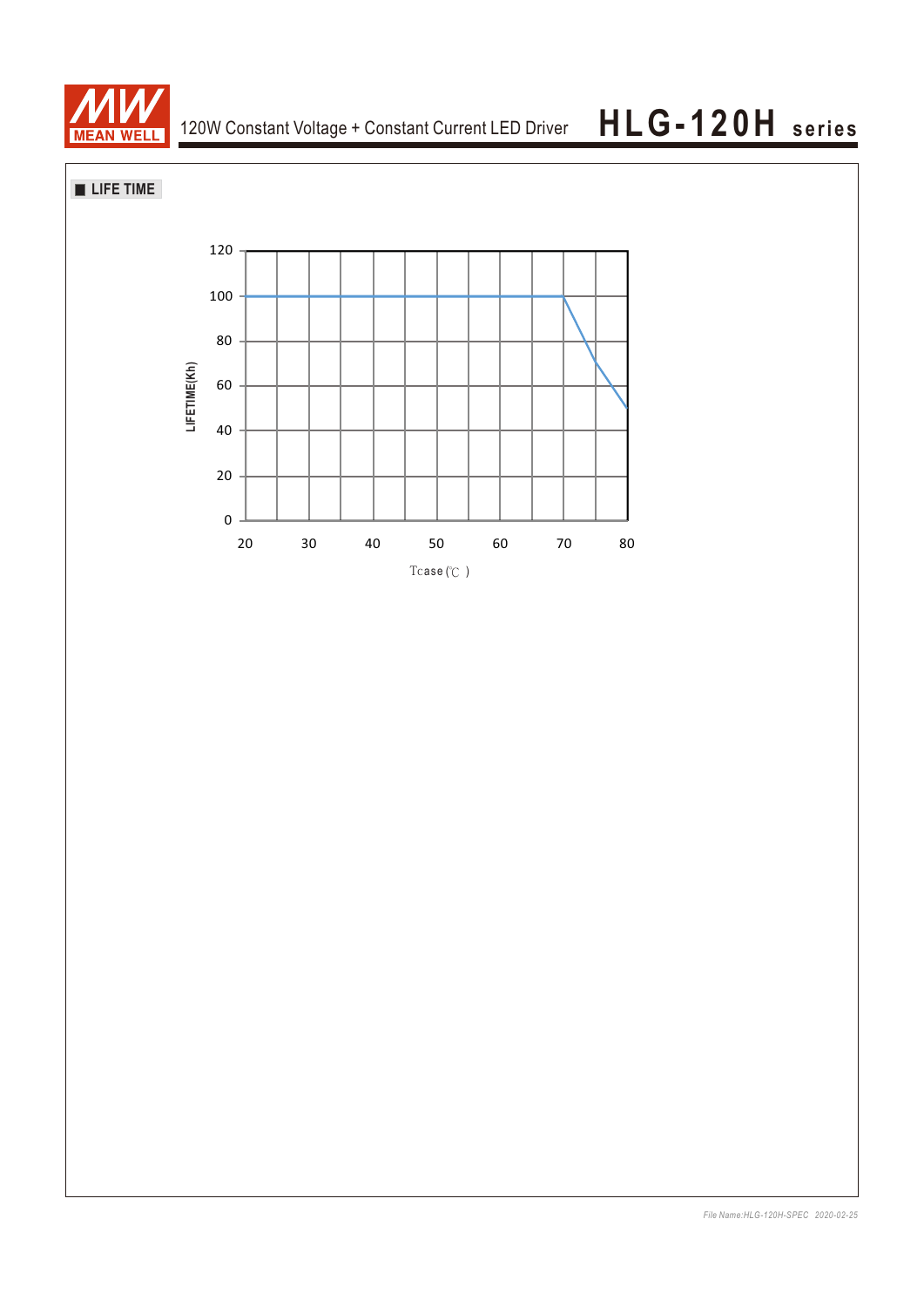

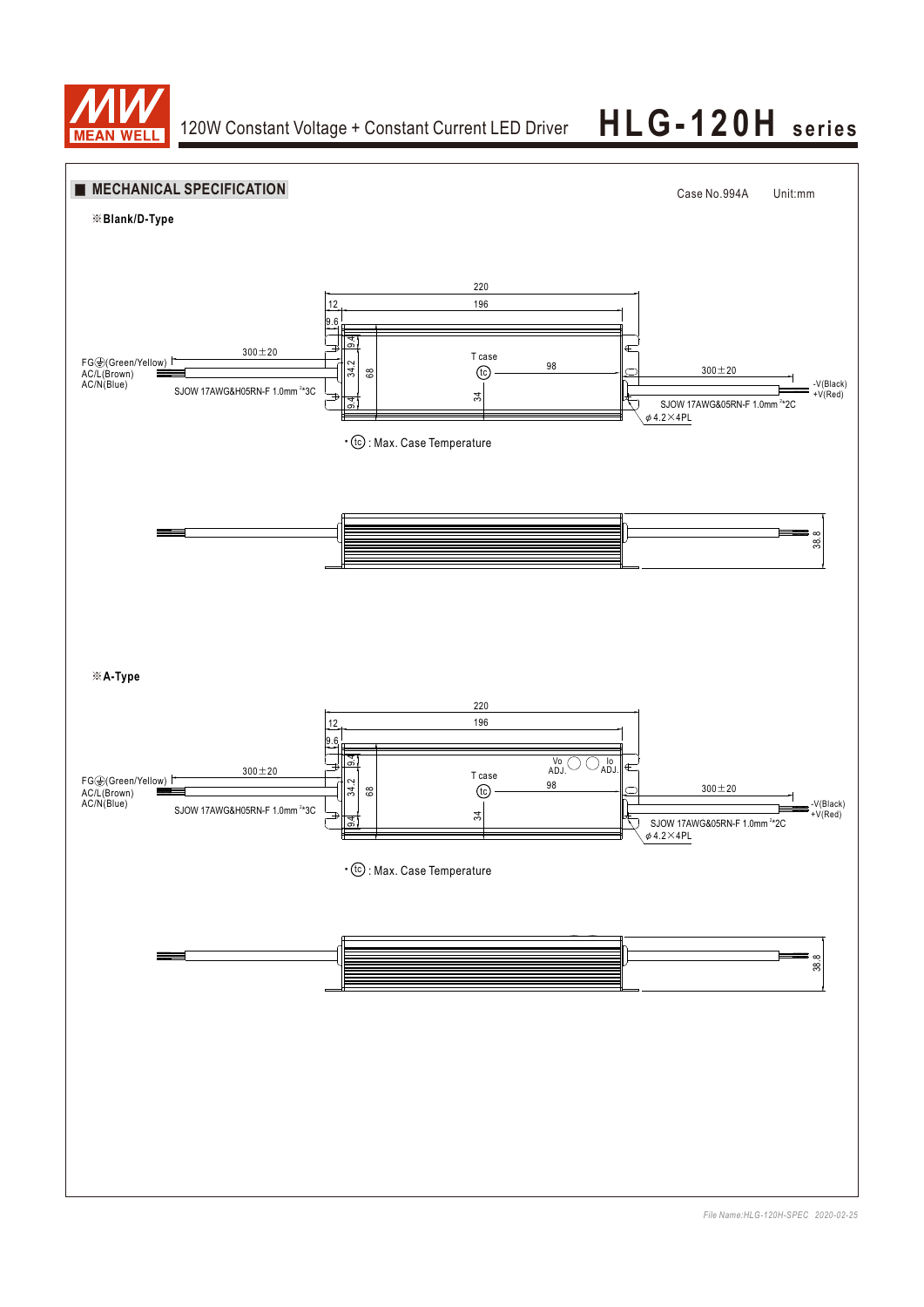